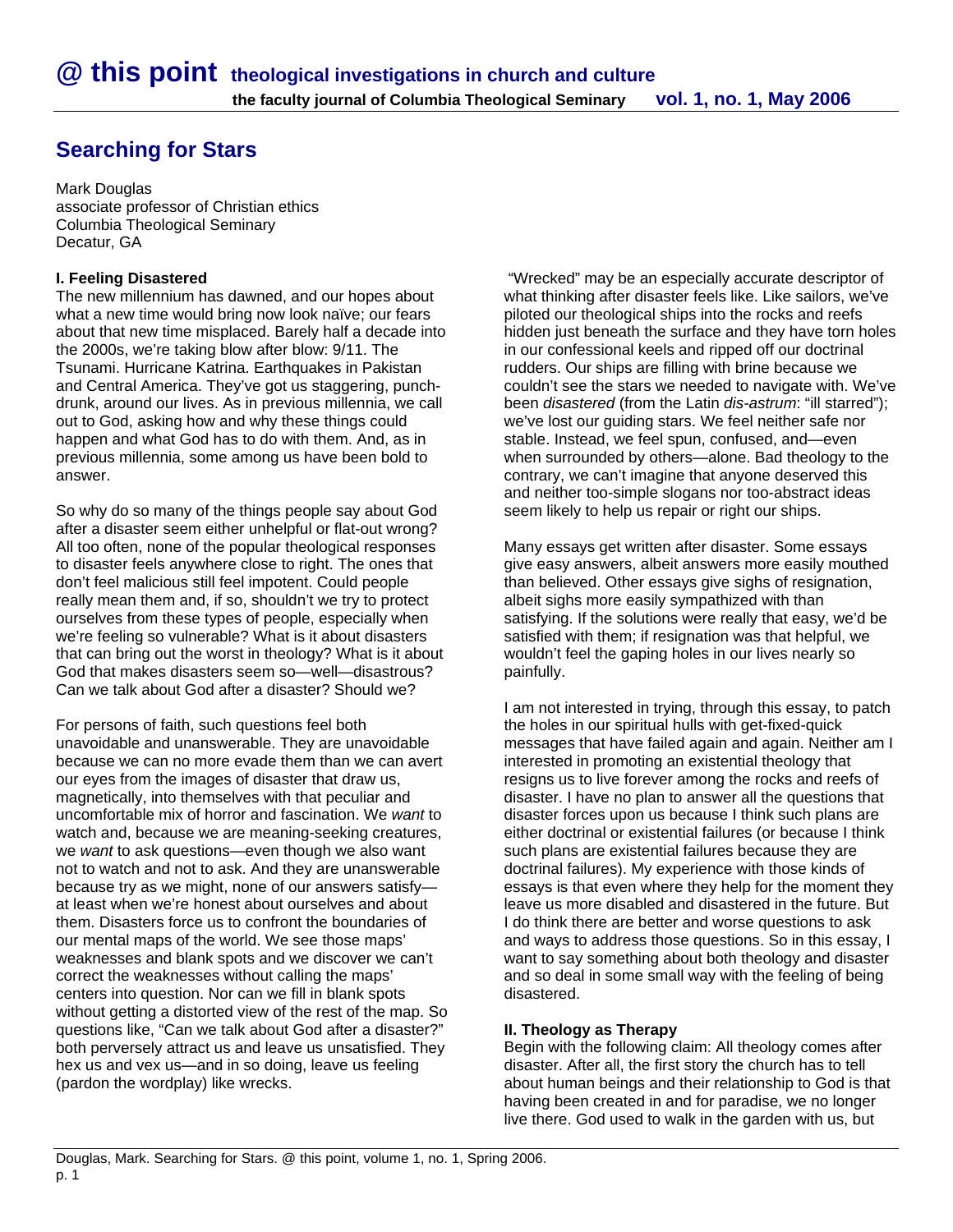outside of Eden we strain to discern God's presence. So the first and primary relationship we were created for the relationship with the one through whom we "live and move and have our being"—has been broken, and we experience that break as the first disaster. Theology comes after the fall; it comes after disaster.

Theology is not only what human beings have done since that first disaster. It's also what we have done because of that disaster. After all, "theology" is, by definition, words about God and our relationship with God. And all those words are how we have filled the space between us and God—the space that was created by our exit from Eden. Unable to commune consistently with God, we have turned to communicating about God. So lacking a sense of God's immediacy, we have done theology as a way of trying to make sense of the two apparently conflicting feelings that reside in us. The first is that we can be aware of a resilient goodness out there and that this goodness has a source. The second is that we are fragile, transient creatures who seem always at risk of being cut off from that goodness. Leather-bound armchairs and ivory tower appearances to the contrary, Christian theology has always been caught up in the types of questions that disasters force upon us because disasters drive us back to those two feelings.

As a result, we ought not treat the questions that disaster forces upon us as new or dangerous to our faith—or at least not as new or dangerous in themselves. They are echoes of the ancient questions that have long driven theological inquiry. Job asked such questions when his wealth, health, and family were taken from him. Jeremiah asked such questions as he faced the destruction of Jerusalem and the oncoming Babylonian exile. Jesus cried them from the cross: "My God, my God, why have you forsaken me?" Paul asked them, as did St. Augustine and Martin Luther and John Calvin and men and women throughout the ages. And if they had the freedom to ask them, we certainly do.

All this suggests at least two points worth making about doing theology after disaster. The first is that doing theology isn't about thinking abstract and obtuse ideas regarding metaphysical matters—or at least it shouldn't be. Instead, doing theology is a kind of therapy. It's one of the ways we deal with the demands that disasters place upon our psyches. It's a treatment for the suffering we see and feel. And like all good therapy, it isn't about giving answers, as if knowing the right thing would solve our problems. Among the countless pages written on theology, the valuable ones aren't so much attempts to build lofty and invulnerable if unlivable houses but to help us keep our feet when the waves sweep over us and to find our stars when the sky grows dark.

The second point follows from the first. It is that we err when we insist that new disasters demand new answers, as though we are the first to have such questions and centuries of theology-after-disaster are unhelpful to us in

our new time of need. Much as sailors learn to make the night sky familiar so that when they can see only a few stars they can still sail, one of the sure ways to avoid feeling disastered may be to get familiar with theology ahead of time—especially if we're willing to treat theology as a therapy that always already comes after disaster. Like using a sailor's sextant, doing theology in anticipation of the next potential disaster takes practice, but also helps us find our stars after disaster (note, by the way, that it *helps* us after disaster but doesn't *protect* us from disaster). It would follow, then, that good theology provides therapy that actually helps. And like good therapy, good theology takes both time and effort.

Beyond the fact that they are attempts at answers rather than therapies (as if we shared in the mind of God), the various bad theological answers given immediately after disaster tend to be either too quick or too easy. And quick and easy answers tend towards cruelty and resignation:

- "God is punishing us" (or more likely, punishing "them," since one of our instinctive responses to disaster is to distance ourselves from it and those who suffer it) —as if the One worshipped by Christians were better described in terms of vengeance and destruction than love and redemption. God is just, but justice is neither arbitrary nor disproportionate, and we perceive disasters precisely as those events that are random and unfair.
- "This is all part of God's plan" —as if a little creative destruction should be no big deal in the grand scheme of things and we just need to get over our various senses of loss, grief, anger, frustration, and helplessness. God is at work in the world, but that work doesn't look like simple and comprehensible cause-and-effect equations. Besides, is a disaster really the time for a bold defense of God's sovereignty?
- "God is suffering with us" may be a good answer as far as it goes, but does it really go far enough? Are we willing to be content with a vision of a "God who cares" if that vision doesn't include a sense that God can actually do something about our suffering? After all, the clearest and most profound picture we have of God's willingness to suffer—Jesus' crucifixion is also about God doing something about the suffering that comes from that first disaster. God is suffering with us and God is suffering because of us, but God is also defeating the powers that cause our suffering.

Rejecting cruel and impotent answers, where might we turn? Is there therapy that might help? Is there a balm in